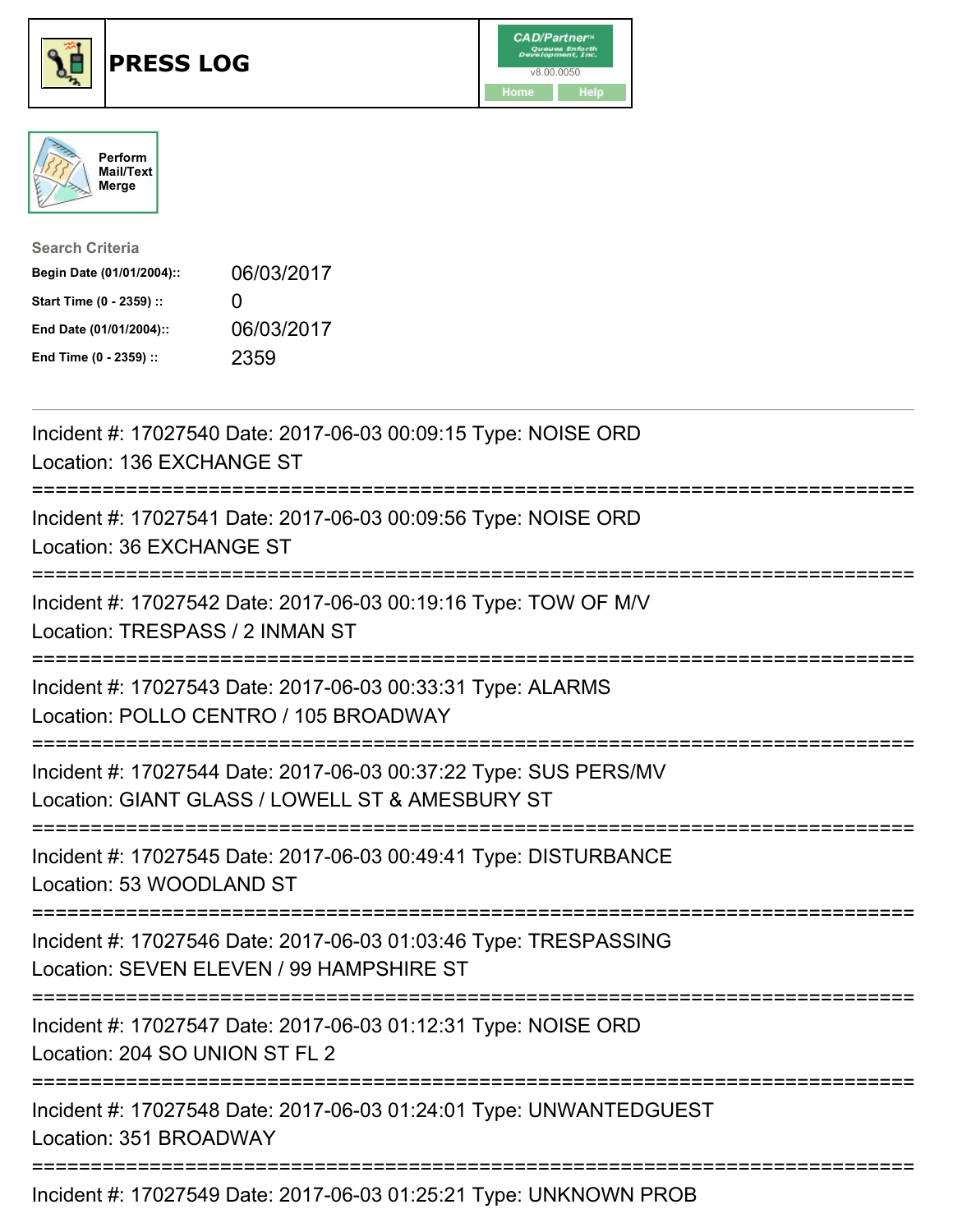| Location: 74 SALEM ST FL 3                                                                                                                                         |
|--------------------------------------------------------------------------------------------------------------------------------------------------------------------|
| Incident #: 17027550 Date: 2017-06-03 01:34:22 Type: MEDIC SUPPORT<br>Location: 136 EXCHANGE ST<br>:==========================                                     |
| Incident #: 17027551 Date: 2017-06-03 01:40:08 Type: DOMESTIC/PROG<br>Location: 126 BOWDOIN ST #2                                                                  |
| Incident #: 17027552 Date: 2017-06-03 01:51:05 Type: NOTIFICATION<br>Location: 248 BROADWAY #218<br>================================<br>-------------------------- |
| Incident #: 17027553 Date: 2017-06-03 01:52:55 Type: M/V STOP<br>Location: LAWRENCE ST & PARK ST                                                                   |
| Incident #: 17027554 Date: 2017-06-03 01:53:31 Type: M/V STOP<br>Location: RT 114                                                                                  |
| Incident #: 17027555 Date: 2017-06-03 02:00:10 Type: NOISE ORD<br>Location: 7 RITA LN                                                                              |
| Incident #: 17027556 Date: 2017-06-03 02:03:25 Type: NOISE ORD<br>Location: 7 HOLT ST                                                                              |
| Incident #: 17027557 Date: 2017-06-03 02:04:46 Type: M/V STOP<br><b>Location: LAWRENCE &amp; FRANKLIN</b>                                                          |
| Incident #: 17027558 Date: 2017-06-03 02:09:39 Type: FIGHT<br>Location: 77 S UNION ST                                                                              |
| Incident #: 17027559 Date: 2017-06-03 02:12:33 Type: NOISE ORD<br>Location: 12 WILLOUGHBY ST                                                                       |
| Incident #: 17027560 Date: 2017-06-03 02:13:11 Type: M/V STOP<br>Location: 12 METHUEN                                                                              |
| Incident #: 17027561 Date: 2017-06-03 02:18:09 Type: FIGHT<br>Location: 10 SWAN ST                                                                                 |
| Incident #: 17027562 Date: 2017-06-03 02:20:41 Type: DOMESTIC/PROG<br>Location: 101 MYRTLE ST FL 1                                                                 |
| $Incident #: 47027562 Det \sim 2047 06 02 02:27:45 Time: M11 CTOD$                                                                                                 |

Incident #: 17027563 Date: 2017-06-03 02:27:15 Type: M/V STOP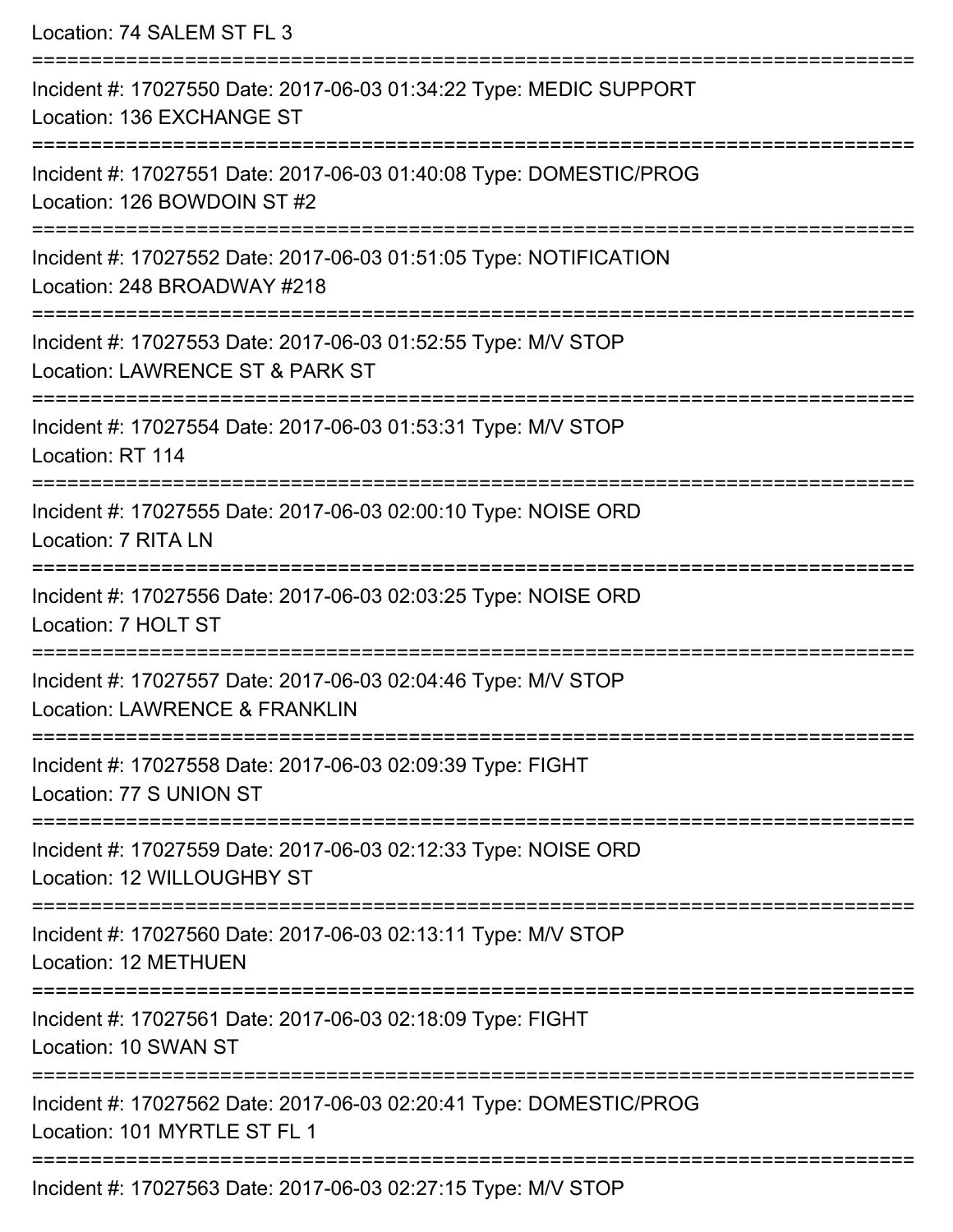| Incident #: 17027564 Date: 2017-06-03 02:28:19 Type: M/V STOP<br>Location: CEDAR ST & HAMPSHIRE ST              |
|-----------------------------------------------------------------------------------------------------------------|
| Incident #: 17027565 Date: 2017-06-03 02:42:39 Type: MV/BLOCKING<br>Location: 51 CEDAR ST                       |
| Incident #: 17027566 Date: 2017-06-03 02:49:38 Type: M/V STOP<br>Location: FRONT & SO BROADWAY                  |
| Incident #: 17027567 Date: 2017-06-03 02:59:30 Type: DISORDERLY<br>Location: 389 BROADWAY                       |
| Incident #: 17027568 Date: 2017-06-03 03:00:54 Type: M/V STOP<br>Location: BROADWAY & MANCHESTER ST             |
| Incident #: 17027569 Date: 2017-06-03 03:01:00 Type: NOISE ORD<br>Location: 16 WENDELL ST                       |
| Incident #: 17027570 Date: 2017-06-03 03:06:13 Type: M/V STOP<br>Location: HANCOCK ST & MASON ST                |
| Incident #: 17027571 Date: 2017-06-03 03:06:32 Type: M/V STOP<br>Location: 7 BROADWAY                           |
| Incident #: 17027572 Date: 2017-06-03 03:12:28 Type: M/V STOP<br>Location: HAVERHILL ST & MAY ST                |
| Incident #: 17027573 Date: 2017-06-03 03:40:08 Type: SUS PERS/MV<br>Location: 40 SUMMER ST                      |
| Incident #: 17027574 Date: 2017-06-03 04:01:15 Type: MISSING PERS<br>Location: 1 GENERAL ST                     |
| Incident #: 17027575 Date: 2017-06-03 04:13:29 Type: CK WELL BEING<br>Location: CENTRAL BRIDGE / 0 MERRIMACK ST |
| Incident #: 17027576 Date: 2017-06-03 04:28:55 Type: ALARM/BURG<br>Location: COMPARE MOTORS / 479 BROADWAY      |
| Incident #: 17027577 Date: 2017-06-03 04:33:03 Type: M/V STOP                                                   |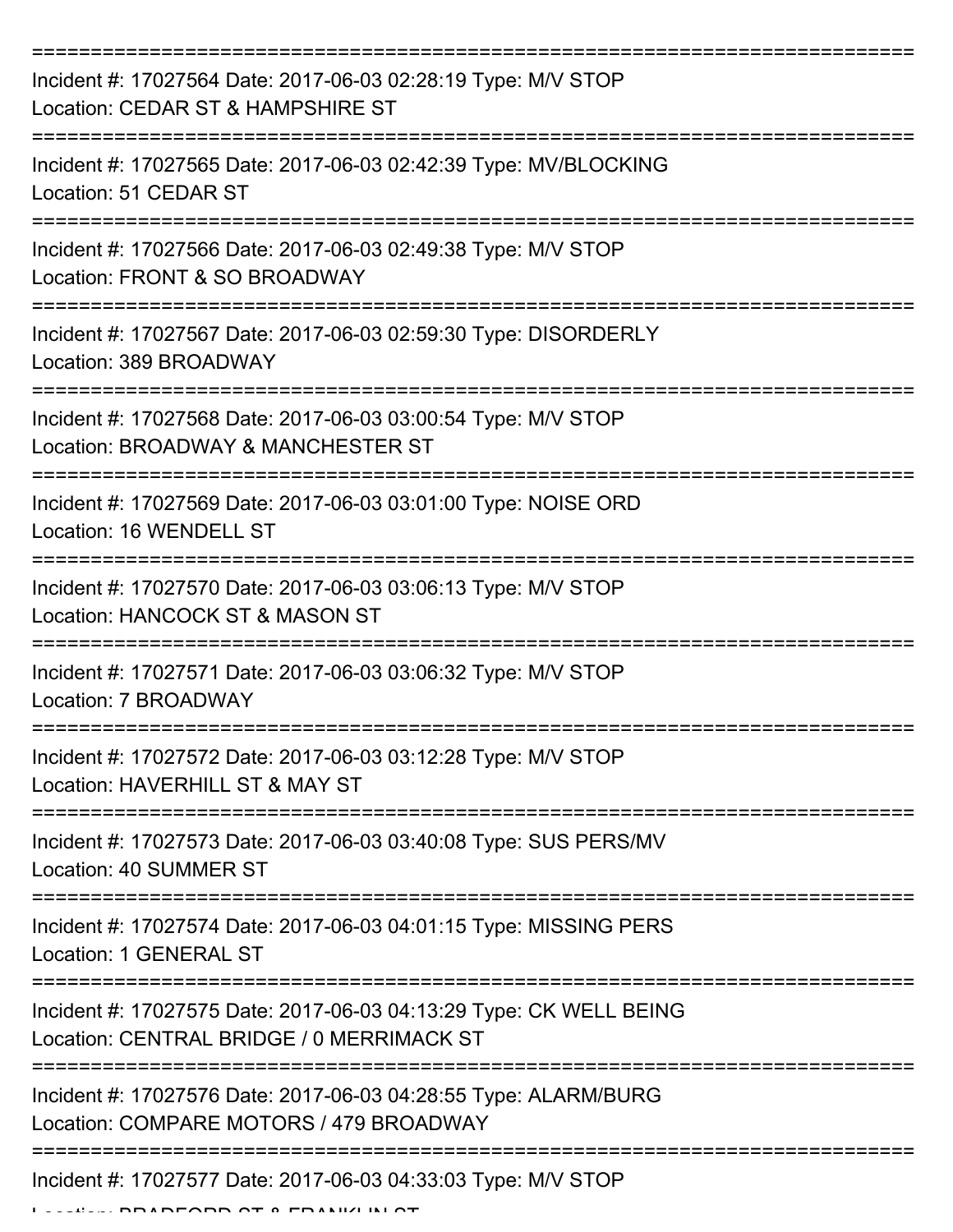| Incident #: 17027578 Date: 2017-06-03 04:35:14 Type: M/V STOP<br>Location: ALLEN ST & GENERAL ST              |
|---------------------------------------------------------------------------------------------------------------|
| Incident #: 17027580 Date: 2017-06-03 04:40:25 Type: M/V STOP<br>Location: CEDAR ST & HAMPSHIRE ST            |
| Incident #: 17027579 Date: 2017-06-03 04:40:44 Type: FIGHT<br>Location: 205 FERRY ST                          |
| Incident #: 17027581 Date: 2017-06-03 04:54:06 Type: DISORDERLY<br>Location: LGH / 1 GENERAL ST               |
| Incident #: 17027582 Date: 2017-06-03 05:00:46 Type: M/V STOP<br>Location: HAVERHILL ST & JACKSON ST          |
| Incident #: 17027583 Date: 2017-06-03 05:05:49 Type: M/V STOP<br>Location: ANDOVER ST & INTERNATIONAL WY      |
| Incident #: 17027584 Date: 2017-06-03 05:11:40 Type: M/V STOP<br>Location: EVERETT ST & ROWE ST               |
| Incident #: 17027585 Date: 2017-06-03 05:38:26 Type: M/V STOP<br>Location: AUBURN ST & CROSS ST               |
| Incident #: 17027586 Date: 2017-06-03 05:57:00 Type: AUTO ACC/UNK PI<br>Location: BIRCHWOOD RD                |
| Incident #: 17027587 Date: 2017-06-03 05:58:10 Type: AUTO ACC/UNK PI<br>Location: TOW / EATON ST & EVERETT ST |
| Incident #: 17027588 Date: 2017-06-03 06:03:41 Type: M/V STOP<br>Location: BAILEY & SO UNION                  |
| Incident #: 17027589 Date: 2017-06-03 06:48:33 Type: KEEP PEACE<br>Location: 2 FERGUSON ST                    |
| Incident #: 17027590 Date: 2017-06-03 06:56:15 Type: DISTURBANCE<br>Location: 31 FAIRMONT ST #2               |
| Incident #: 17027591 Date: 2017-06-03 07:15:13 Type: UNWANTEDGUEST                                            |

Location: DENINIVO / 160 WINTHDOD AV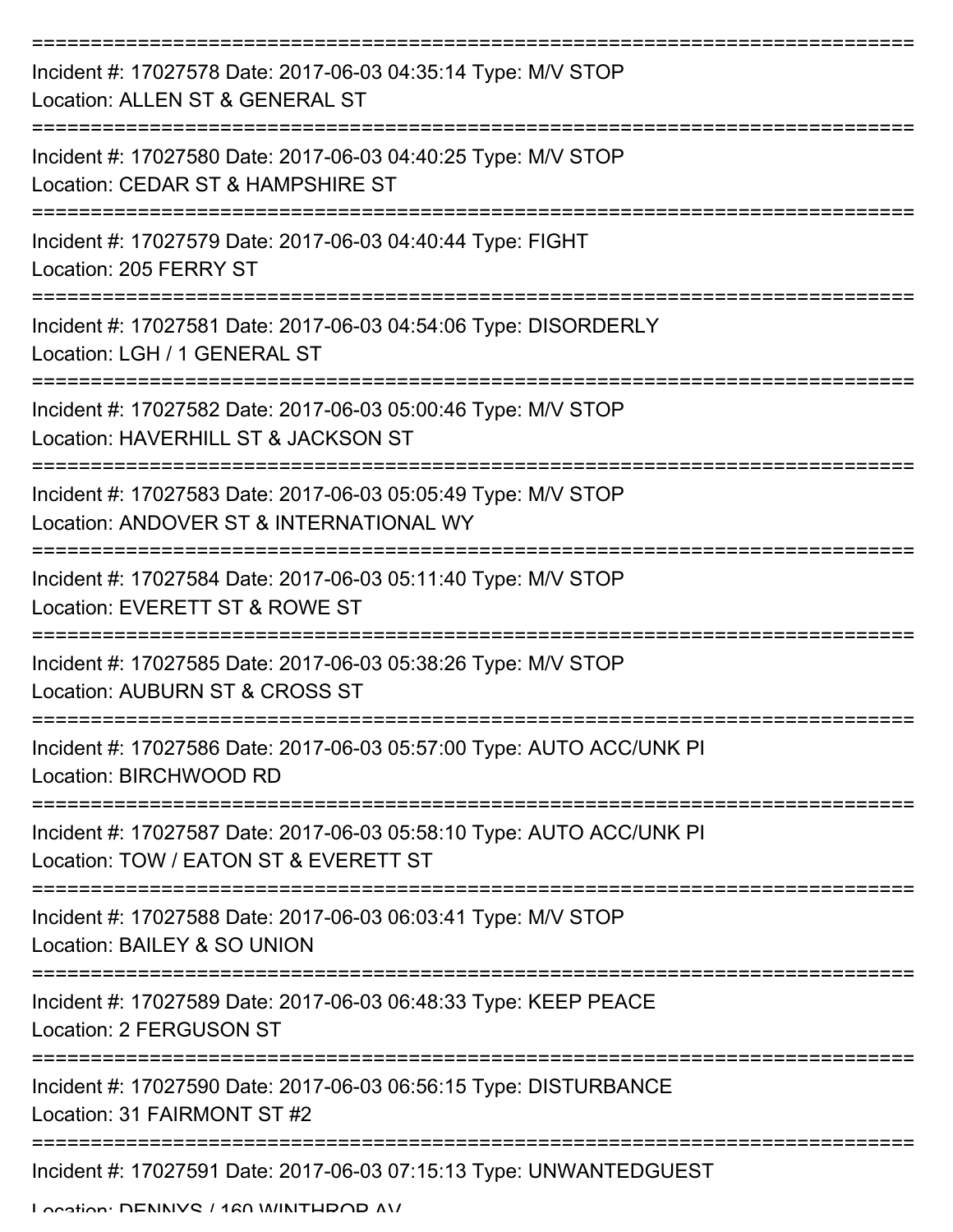| Incident #: 17027592 Date: 2017-06-03 07:29:56 Type: UNWANTEDGUEST<br>Location: 86 S BROADWAY FL 3                   |
|----------------------------------------------------------------------------------------------------------------------|
| Incident #: 17027593 Date: 2017-06-03 07:35:15 Type: PARK & WALK<br>Location: BROADWAY                               |
| Incident #: 17027595 Date: 2017-06-03 07:40:30 Type: DRUG OVERDOSE<br>Location: 169 NEWBURY ST                       |
| Incident #: 17027594 Date: 2017-06-03 07:40:36 Type: EXTRA SURVEIL<br>Location: MCDONALDS / 50 BROADWAY              |
| Incident #: 17027596 Date: 2017-06-03 07:45:29 Type: MAL DAMAGE<br>Location: 42 BOXFORD ST                           |
| Incident #: 17027597 Date: 2017-06-03 07:51:36 Type: DISTURBANCE<br>Location: HERITAGE PACKAGING / 441 MARKET ST     |
| Incident #: 17027598 Date: 2017-06-03 08:02:02 Type: TOW/REPOSSED<br>Location: 50 CHESTNUT ST                        |
| Incident #: 17027599 Date: 2017-06-03 08:06:15 Type: TOW/REPOSSED<br>Location: 19 BIGELOW ST                         |
| Incident #: 17027600 Date: 2017-06-03 08:08:17 Type: UNWANTEDGUEST<br>Location: COR UNUM MEAL CENTER / 191 SALEM ST  |
| Incident #: 17027601 Date: 2017-06-03 08:08:44 Type: TOW/REPOSSED<br>Location: 9 PROSPECT CT                         |
| Incident #: 17027602 Date: 2017-06-03 08:13:08 Type: CK WELL BEING<br>Location: TOW / 33 MT VERNON ST                |
| Incident #: 17027603 Date: 2017-06-03 08:32:59 Type: GENERAL SERV<br>Location: 426 RIVERSIDE DR                      |
| Incident #: 17027604 Date: 2017-06-03 08:35:01 Type: ALARM/BURG<br>Location: RIVERWALK PROPERTIES / 280 MERRIMACK ST |
| Incident #: 17027605 Date: 2017-06-03 08:40:23 Type: SUS PERS/MV<br>Location: PEMBERTON PARK / null                  |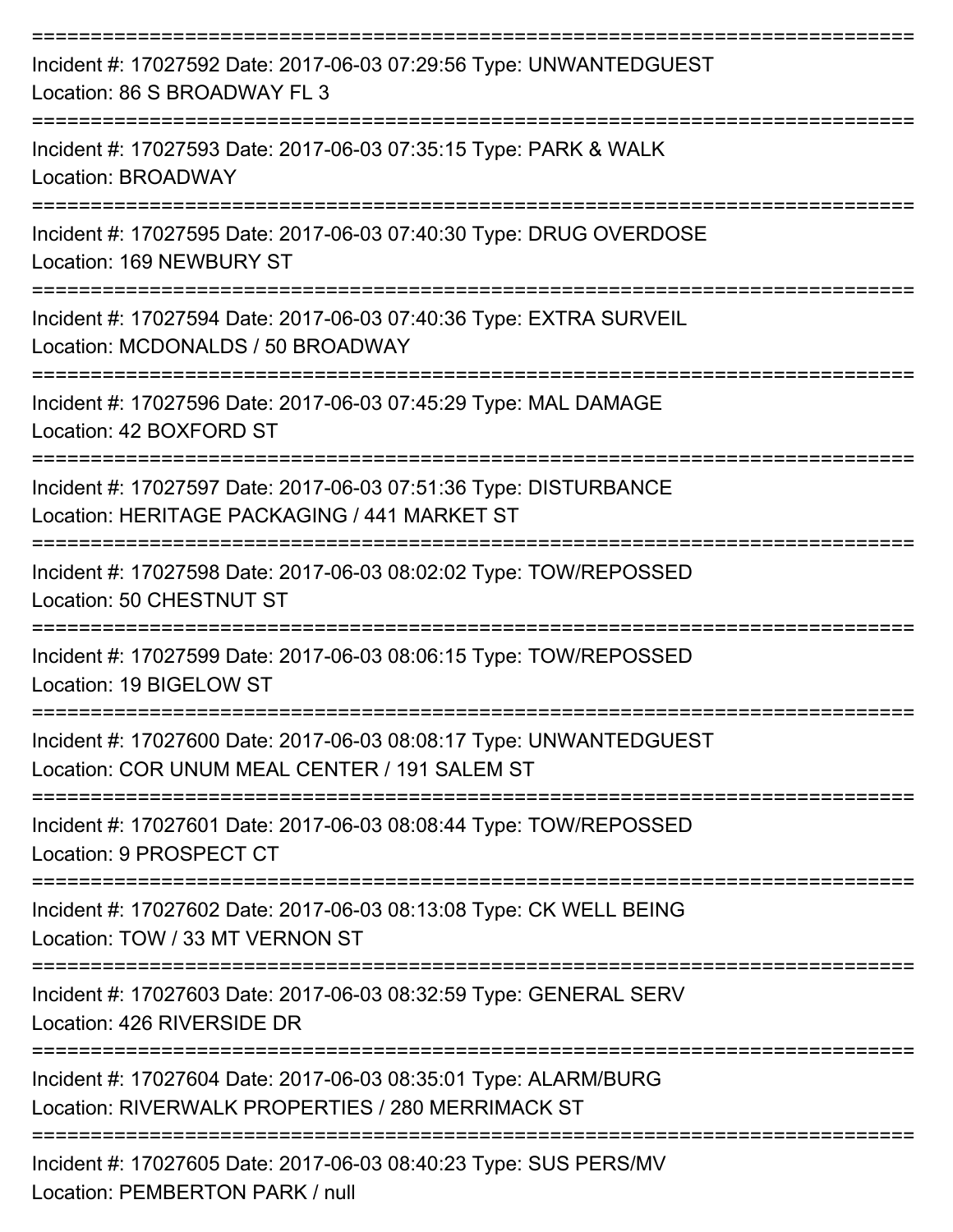| Incident #: 17027606 Date: 2017-06-03 08:45:55 Type: WARRANT SERVE<br>Location: HAVERHILL ST & OXFORD ST                                                         |
|------------------------------------------------------------------------------------------------------------------------------------------------------------------|
| :=====================<br>Incident #: 17027607 Date: 2017-06-03 09:05:57 Type: CK WELL BEING<br>Location: 17 FRONT ST                                            |
| Incident #: 17027608 Date: 2017-06-03 09:44:00 Type: M/V STOP<br>Location: 27 BOWDOIN ST<br>============================<br>==================================== |
| Incident #: 17027609 Date: 2017-06-03 09:46:11 Type: MAL DAMAGE<br>Location: 525 BROADWAY                                                                        |
| Incident #: 17027610 Date: 2017-06-03 09:55:23 Type: MV/BLOCKING<br>Location: 134 WEST ST<br>===========================                                         |
| Incident #: 17027613 Date: 2017-06-03 09:59:33 Type: DRUG VIO<br>Location: 77 S UNION ST                                                                         |
| Incident #: 17027611 Date: 2017-06-03 09:59:54 Type: M/V STOP<br>Location: 255 S BROADWAY                                                                        |
| Incident #: 17027612 Date: 2017-06-03 10:02:42 Type: M/V STOP<br>Location: 32YG51 / 57 JACKSON ST                                                                |
| Incident #: 17027614 Date: 2017-06-03 10:05:52 Type: DRUG VIO<br>Location: BROADWAY & LOWELL ST                                                                  |
| Incident #: 17027615 Date: 2017-06-03 10:06:14 Type: DRUG VIO<br>Location: COMMUNITY AV & HAVERHILL ST                                                           |
| Incident #: 17027617 Date: 2017-06-03 10:14:56 Type: STOL/MV/PAS<br><b>Location: METHUEN ST</b>                                                                  |
| Incident #: 17027616 Date: 2017-06-03 10:15:13 Type: INVESTIGATION<br>Location: 8 AVON ST                                                                        |
| Incident #: 17027619 Date: 2017-06-03 10:16:17 Type: CK WELL BEING<br>Location: 24 EXETER ST                                                                     |
| Incident #: 17027618 Date: 2017-06-03 10:17:02 Type: M/V STOP<br>Location: BROADWAY & WATER ST                                                                   |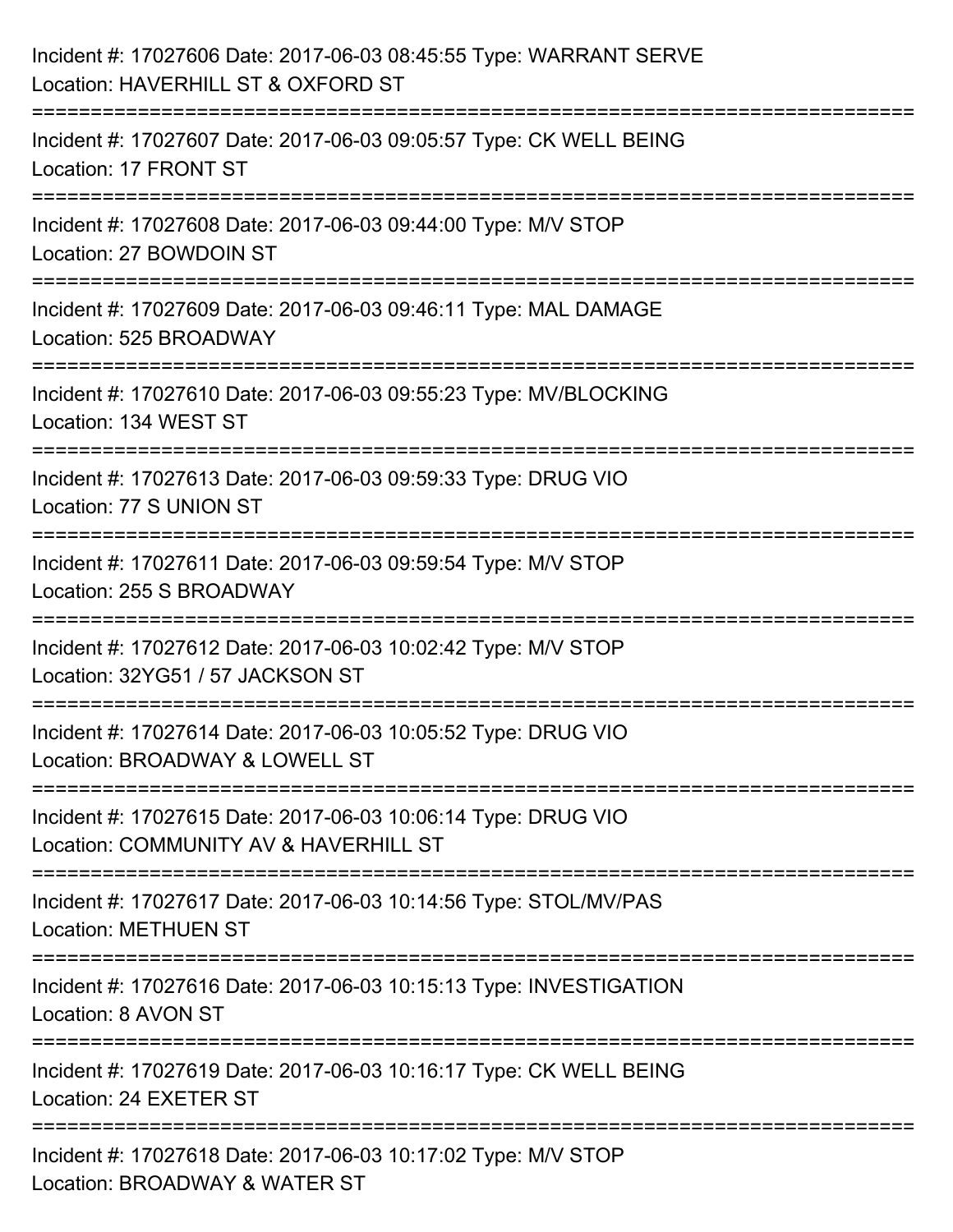| Incident #: 17027620 Date: 2017-06-03 10:20:39 Type: ALARM/BURG<br>Location: MEDRX PHARMACY / 350 MERRIMACK ST #SUITE 15 |
|--------------------------------------------------------------------------------------------------------------------------|
| Incident #: 17027621 Date: 2017-06-03 10:21:36 Type: AUTO ACC/NO PI<br>Location: 33 S BROADWAY                           |
| Incident #: 17027625 Date: 2017-06-03 10:25:43 Type: THREATS<br>Location: 5 GARFIELD ST #1                               |
| Incident #: 17027622 Date: 2017-06-03 10:26:27 Type: LIC PLATE STO<br>Location: 64 E HAVEHRHILL ST                       |
| Incident #: 17027623 Date: 2017-06-03 10:27:32 Type: M/V STOP<br><b>Location: MELROSE</b>                                |
| Incident #: 17027624 Date: 2017-06-03 10:32:38 Type: M/V STOP<br>Location: OHIO AV & RIVERSIDE DR                        |
| Incident #: 17027626 Date: 2017-06-03 10:39:47 Type: THREATS<br>Location: 74 SALEM ST                                    |
| Incident #: 17027627 Date: 2017-06-03 10:54:14 Type: M/V STOP<br>Location: HAMPSHIRE ST & LOWELL ST                      |
| Incident #: 17027628 Date: 2017-06-03 10:57:37 Type: A&B PAST<br>Location: 431 COMMON ST                                 |
| Incident #: 17027629 Date: 2017-06-03 11:00:15 Type: A&B PAST<br>Location: 270 CANAL ST #426                             |
| Incident #: 17027630 Date: 2017-06-03 11:17:18 Type: AUTO ACC/NO PI<br>Location: BROADWAY & CROSS ST                     |
| Incident #: 17027631 Date: 2017-06-03 11:34:29 Type: M/V STOP<br><b>Location: SALEM ST</b><br>----------------------     |
| Incident #: 17027632 Date: 2017-06-03 11:38:26 Type: EXTRA SURVEIL<br>Location: HILLSIDE AV & YALE ST                    |
| Incident #: 17027633 Date: 2017-06-03 11:43:57 Type: AUTO ACC/NO PI<br>Location: MERRIMACK ST & PARKER ST                |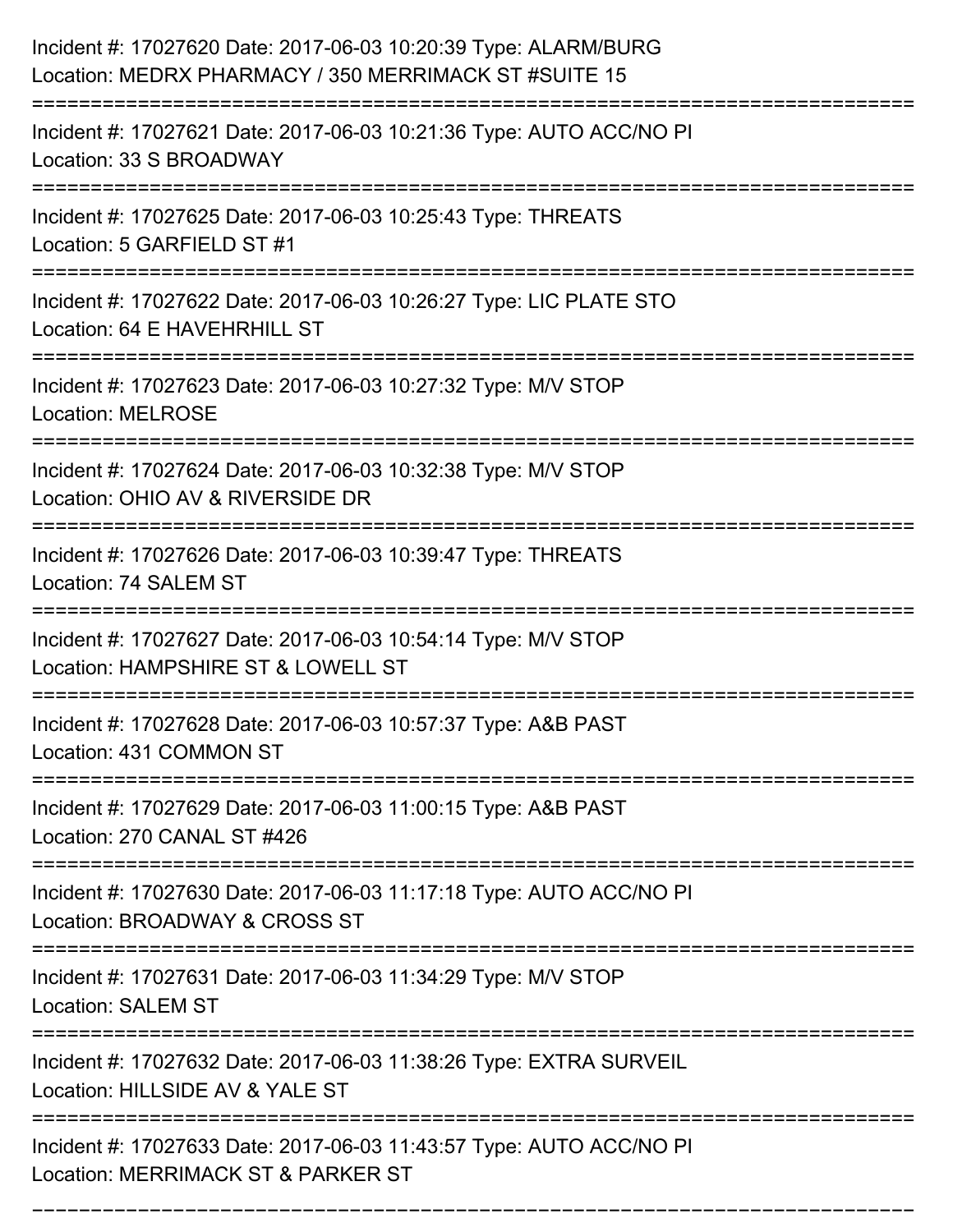| Incident #: 17027634 Date: 2017-06-03 12:00:08 Type: MAL DAMAGE<br>Location: 69 RESERVOIR ST                                                                    |
|-----------------------------------------------------------------------------------------------------------------------------------------------------------------|
| Incident #: 17027635 Date: 2017-06-03 12:03:08 Type: SUICIDE ATTEMPT<br>Location: 75 BASSWOOD ST #2                                                             |
| Incident #: 17027636 Date: 2017-06-03 12:18:27 Type: A&B PAST<br>Location: AMESBURY ST & CANAL ST<br>===========================                                |
| Incident #: 17027638 Date: 2017-06-03 12:28:23 Type: SUS PERS/MV<br>Location: LAWRENCE ST & PARK ST                                                             |
| Incident #: 17027637 Date: 2017-06-03 12:31:48 Type: DISTURBANCE<br>Location: 160 FRANKLIN ST<br>===============================<br>=========================== |
| Incident #: 17027639 Date: 2017-06-03 12:36:55 Type: SUS PERS/MV<br>Location: 12 BOURQUE ST                                                                     |
| Incident #: 17027640 Date: 2017-06-03 12:40:28 Type: LARCENY/PAST<br>Location: 45 OAK ST<br>====================================                                |
| Incident #: 17027641 Date: 2017-06-03 12:47:17 Type: DRUG VIO<br>Location: ESSEX ST & TOWER HILL ST                                                             |
| Incident #: 17027642 Date: 2017-06-03 13:04:07 Type: NOTIFICATION<br>Location: 38 CEDAR ST #A                                                                   |
| Incident #: 17027643 Date: 2017-06-03 13:09:24 Type: MEDIC SUPPORT<br>Location: APPLETON ST & CANAL ST                                                          |
| Incident #: 17027644 Date: 2017-06-03 13:16:42 Type: ALARM/HOLD<br>Location: RENT A CENTER / 77 WINTHROP AV<br>------------------------                         |
| Incident #: 17027646 Date: 2017-06-03 14:05:31 Type: MAL DAMAGE<br>Location: 11 DANA ST                                                                         |
| Incident #: 17027645 Date: 2017-06-03 14:08:54 Type: DRUG VIO<br>Location: LOWELL ST & MILTON ST                                                                |
| Incident #: 17027647 Date: 2017-06-03 14:11:27 Type: A&B PAST<br>Location: 366 ESSEX ST                                                                         |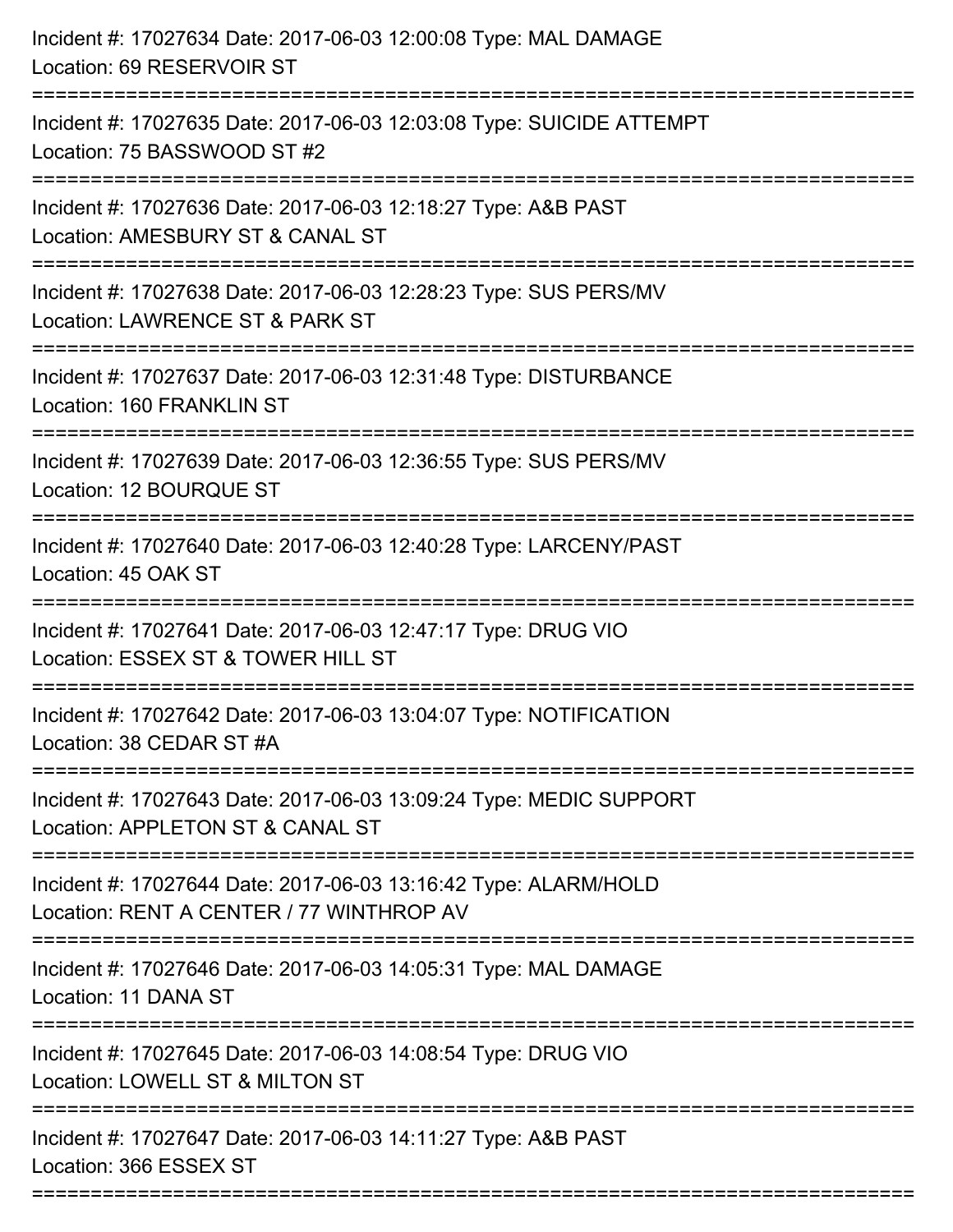Location: LORING ST & SALEM ST

| Incident #: 17027649 Date: 2017-06-03 14:31:34 Type: M/V STOP<br>Location: 404 HOWARD ST                        |
|-----------------------------------------------------------------------------------------------------------------|
| Incident #: 17027650 Date: 2017-06-03 14:34:27 Type: M/V STOP<br>Location: 297WB1 / LORING ST & SALEM ST        |
| Incident #: 17027651 Date: 2017-06-03 14:39:32 Type: ALARM/BURG<br>Location: CHILD CARE CENTER / 581 ANDOVER ST |
| Incident #: 17027652 Date: 2017-06-03 14:49:17 Type: EXTRA SURVEIL<br>Location: HILLSIDE AV & YALE ST           |
| Incident #: 17027653 Date: 2017-06-03 14:50:15 Type: LOCKOUT<br>Location: 31 JACKSON ST #3                      |
| Incident #: 17027654 Date: 2017-06-03 14:59:15 Type: M/V STOP<br>Location: 19 PROSPECT ST                       |
| Incident #: 17027655 Date: 2017-06-03 15:00:52 Type: MAN DOWN<br>Location: 169 NEWBURY ST                       |
| Incident #: 17027656 Date: 2017-06-03 15:03:40 Type: MAN DOWN<br>Location: 95 FOSTER ST                         |
| Incident #: 17027657 Date: 2017-06-03 15:04:12 Type: NOISE ORD<br>Location: 467 HIGH ST                         |
| Incident #: 17027658 Date: 2017-06-03 15:05:53 Type: GENERAL SERV<br>Location: COMMONWEALTH HONDA / null        |
| Incident #: 17027659 Date: 2017-06-03 15:06:49 Type: LARCENY/PROG<br>Location: 169 HAVERHILL ST                 |
| Incident #: 17027660 Date: 2017-06-03 15:08:30 Type: TOW/REPOSSED<br>Location: 193 BRUCE ST                     |
| Incident #: 17027661 Date: 2017-06-03 15:21:18 Type: SUS PERS/MV<br>Location: 2 PLUMMER RD                      |
|                                                                                                                 |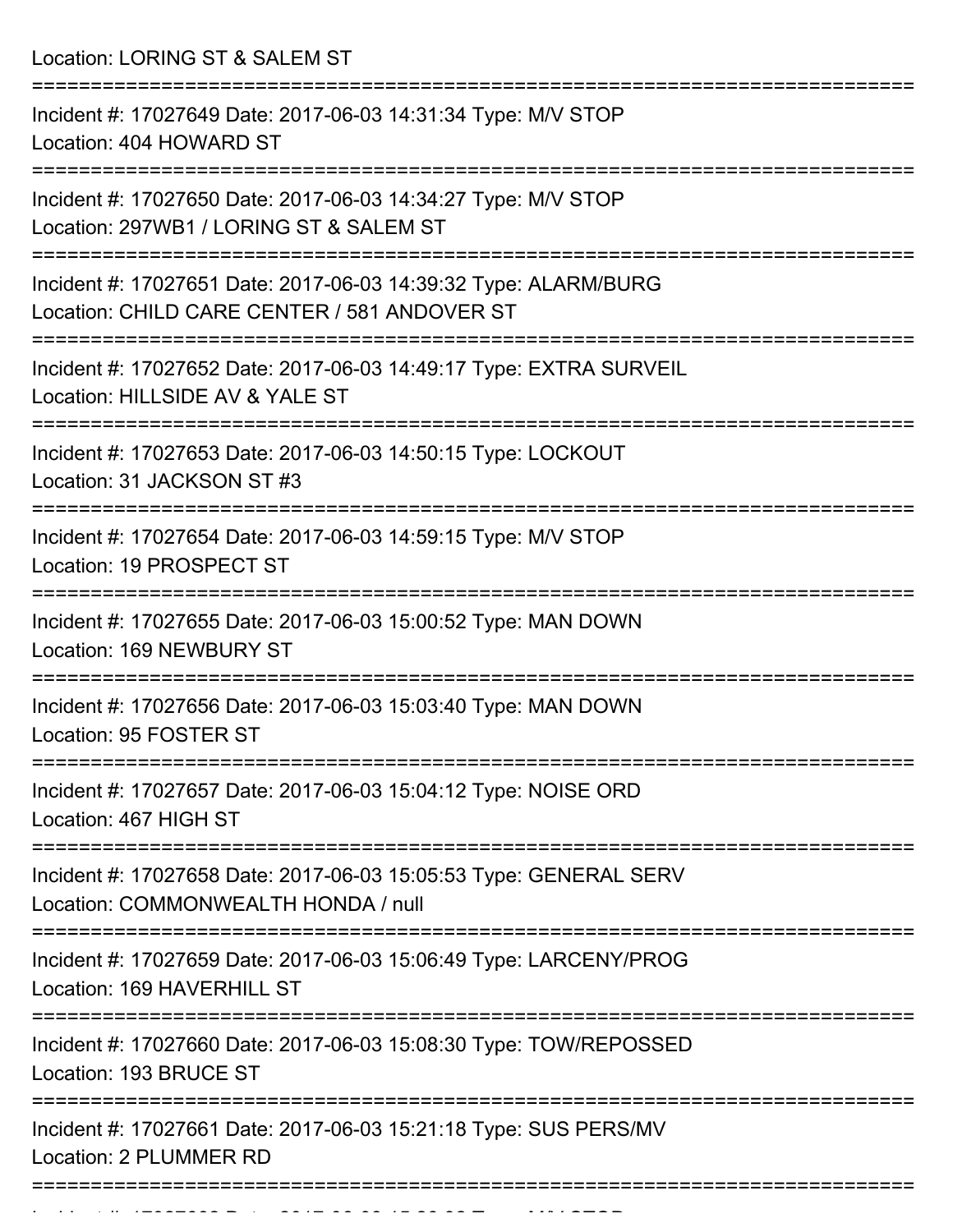Location: GREENFIELD ST & LORING ST

| Incident #: 17027663 Date: 2017-06-03 15:37:52 Type: INVEST CONT<br>Location: 362 ESSEX ST                   |
|--------------------------------------------------------------------------------------------------------------|
| Incident #: 17027664 Date: 2017-06-03 15:43:12 Type: AUTO ACC/UNK PI<br>Location: BROADWAY & CANAL ST        |
| Incident #: 17027665 Date: 2017-06-03 15:44:22 Type: DISTURBANCE<br>Location: ANDOVER ST & BEACON ST         |
| Incident #: 17027666 Date: 2017-06-03 16:14:31 Type: NOISE ORD<br>Location: 75 PARK ST FL 2                  |
| Incident #: 17027667 Date: 2017-06-03 16:42:18 Type: NOISE ORD<br>Location: 62 EUTAW ST                      |
| Incident #: 17027668 Date: 2017-06-03 16:52:46 Type: SHOTS FIRED<br>Location: 17 N PARISH RD                 |
| Incident #: 17027669 Date: 2017-06-03 16:54:34 Type: DISABLED MV<br>Location: FITZ ST & LAWRENCE ST          |
| Incident #: 17027670 Date: 2017-06-03 16:54:56 Type: MAL DAMAGE<br>Location: 61 AVON ST                      |
| Incident #: 17027671 Date: 2017-06-03 17:13:12 Type: M/V STOP<br>Location: POLLO CENTRO / WINTHROP & S UNION |
| Incident #: 17027672 Date: 2017-06-03 17:15:13 Type: AUTO ACC/NO PI<br>Location: EXCHANGE ST & LAWRENCE ST   |
| Incident #: 17027673 Date: 2017-06-03 17:19:46 Type: M/V STOP<br>Location: AMESBURY ST & ESSEX ST            |
| Incident #: 17027674 Date: 2017-06-03 17:22:15 Type: M/V STOP<br>Location: AMESBURY ST & CANAL ST            |
| Incident #: 17027675 Date: 2017-06-03 17:23:26 Type: NEIGHBOR PROB<br>Location: 186 E HAVERHILL ST           |
|                                                                                                              |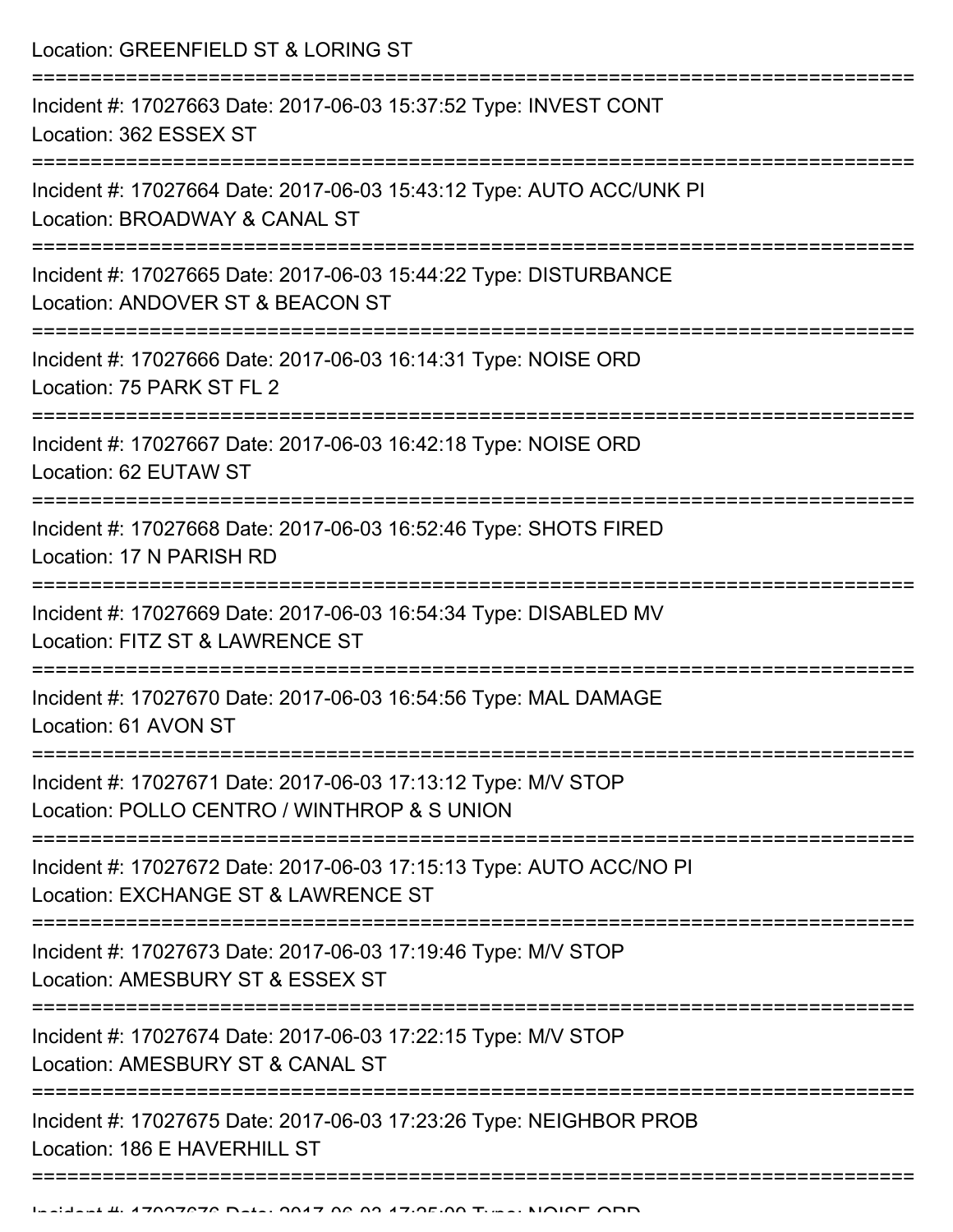Location: 392 S BROADWAY

| Incident #: 17027677 Date: 2017-06-03 17:26:02 Type: M/V STOP<br>Location: AMESBURY ST & LAWRENCE ST                     |
|--------------------------------------------------------------------------------------------------------------------------|
| Incident #: 17027678 Date: 2017-06-03 17:28:42 Type: NOISE ORD<br>Location: 17 PLATT ST                                  |
| Incident #: 17027679 Date: 2017-06-03 17:29:59 Type: M/V STOP<br>Location: BROADWAY & LOWELL ST                          |
| Incident #: 17027680 Date: 2017-06-03 17:36:00 Type: VIO CITY ORD<br><b>Location: LINCOLN CT</b>                         |
| Incident #: 17027682 Date: 2017-06-03 17:46:18 Type: MAL DAMAGE<br>Location: HAVERHILL ST & OXFORD ST                    |
| Incident #: 17027681 Date: 2017-06-03 17:47:02 Type: INVESTIGATION<br>Location: LAWRENCE GENERAL HOSPITAL / 1 GENERAL ST |
| Incident #: 17027683 Date: 2017-06-03 17:52:08 Type: MAL DAMAGE<br><b>Location: 41 FARNHAM ST</b>                        |
| Incident #: 17027684 Date: 2017-06-03 17:55:38 Type: MEDIC SUPPORT<br>Location: 38 CEDAR ST #LEFT                        |
| Incident #: 17027685 Date: 2017-06-03 18:12:08 Type: M/V STOP<br>Location: BROADWAY & HAVERHILL ST                       |
| Incident #: 17027686 Date: 2017-06-03 18:17:18 Type: M/V STOP<br>Location: HAMPSHIRE & LOWELL                            |
| Incident #: 17027687 Date: 2017-06-03 18:26:03 Type: SUICIDE ATTEMPT<br>Location: 14 CRESCENT ST                         |
| Incident #: 17027688 Date: 2017-06-03 18:27:54 Type: NOISE ORD<br>Location: MARKET ST & PARKER ST                        |
| Incident #: 17027689 Date: 2017-06-03 18:29:24 Type: A&B D/W/ PROG<br>Location: 1 WASHINGTON ST #A                       |
| $17007000$ Deta: $2017.00.02.10.22.02.7$ Ture: $NINI$ CTOD                                                               |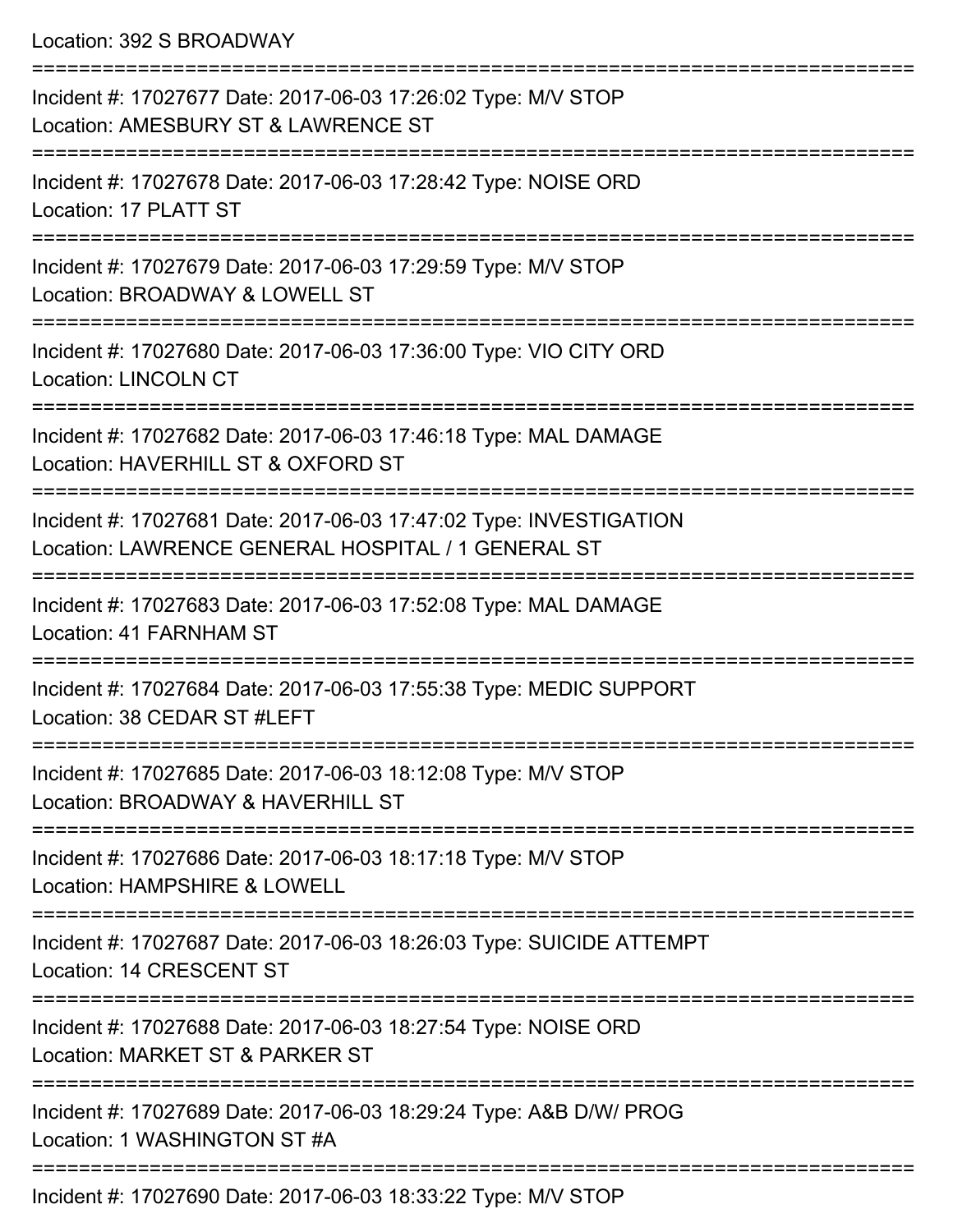| Incident #: 17027691 Date: 2017-06-03 18:36:33 Type: M/V STOP<br>Location: AMESBURY ST & ESSEX ST          |
|------------------------------------------------------------------------------------------------------------|
| Incident #: 17027692 Date: 2017-06-03 18:40:13 Type: SUS PERS/MV<br>Location: 21 WENDELL ST                |
| Incident #: 17027693 Date: 2017-06-03 18:45:34 Type: UNWANTEDGUEST<br>Location: 84 KINGSTON ST FL 1        |
| Incident #: 17027694 Date: 2017-06-03 18:55:48 Type: M/V STOP<br>Location: S UNION ST & WINTHROP AV        |
| Incident #: 17027695 Date: 2017-06-03 19:01:27 Type: DRUG VIO<br>Location: CENTRAL BRIDGE / 0 MERRIMACK ST |
| Incident #: 17027696 Date: 2017-06-03 19:09:26 Type: NOISE ORD<br>Location: 36 CANTON ST                   |
| Incident #: 17027697 Date: 2017-06-03 19:19:22 Type: M/V STOP<br>Location: S UNION ST & SALEM ST           |
| Incident #: 17027698 Date: 2017-06-03 19:19:22 Type: HARASSMENT<br>Location: 475 BROADWAY #6               |
| Incident #: 17027699 Date: 2017-06-03 19:20:29 Type: M/V STOP<br>Location: CANTON ST & KENDALL ST          |
| Incident #: 17027701 Date: 2017-06-03 19:22:32 Type: M/V STOP<br>Location: S UNION ST & SALEM ST           |
| Incident #: 17027700 Date: 2017-06-03 19:22:56 Type: NOISE ORD<br>Location: 7 FERGUSON ST                  |
| Incident #: 17027703 Date: 2017-06-03 19:27:57 Type: DISORDERLY<br>Location: 15 UNION ST                   |
| Incident #: 17027702 Date: 2017-06-03 19:28:05 Type: M/V STOP<br>Location: 328 ANDOVER ST                  |
| Incident #: 17027704 Date: 2017-06-03 19:38:25 Type: NOISE ORD                                             |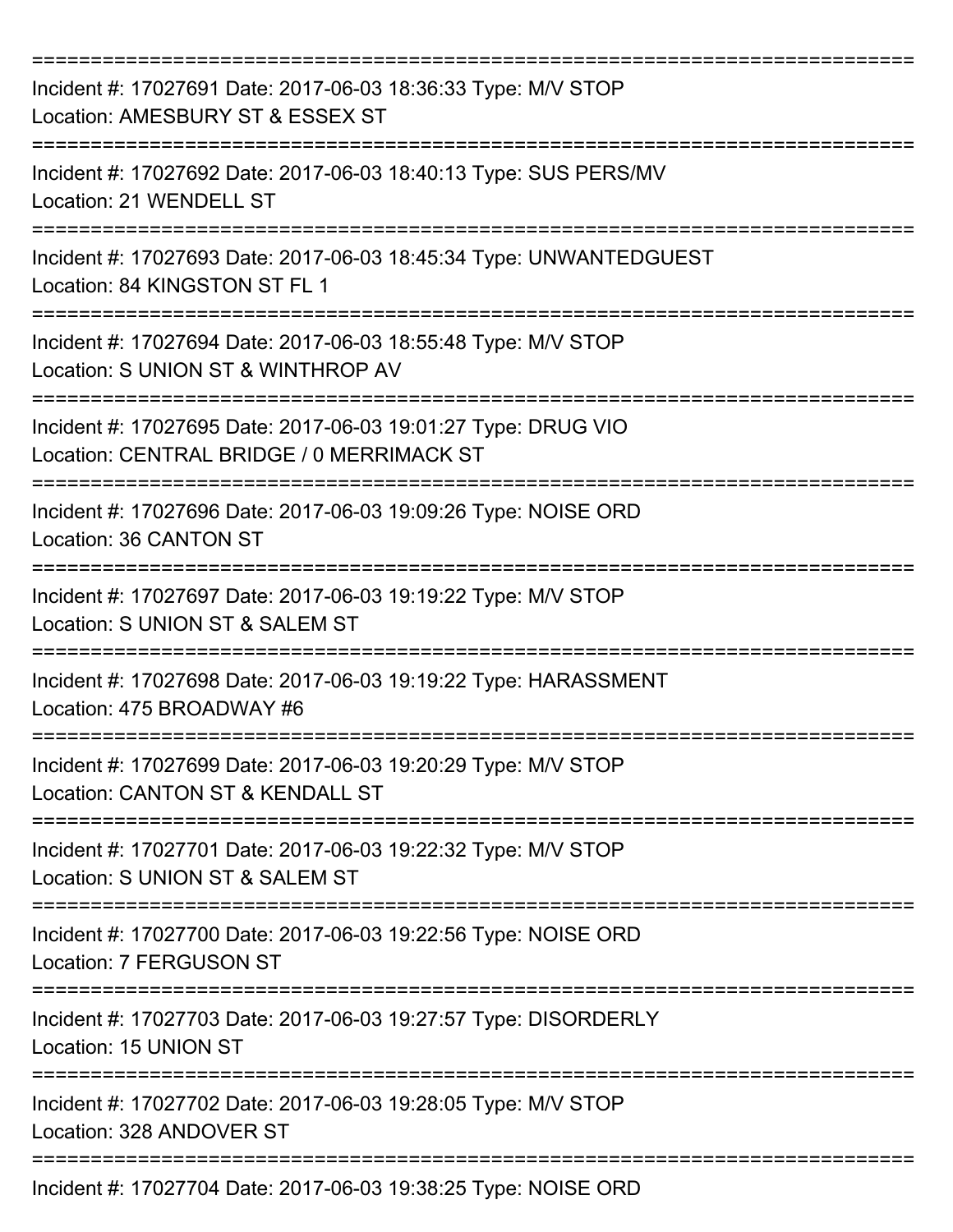| Incident #: 17027705 Date: 2017-06-03 19:49:50 Type: EXTRA SURVEIL<br><b>Location: SPRINGFIELD ST</b>         |
|---------------------------------------------------------------------------------------------------------------|
| Incident #: 17027706 Date: 2017-06-03 19:55:17 Type: HIT & RUN M/V<br>Location: FULTON ST & PROSPECT ST       |
| Incident #: 17027707 Date: 2017-06-03 20:00:55 Type: NOISE ORD<br>Location: 15 THORNDIKE ST                   |
| Incident #: 17027708 Date: 2017-06-03 20:14:17 Type: E911 HANGUP<br>Location: 16 BROOKFIELD ST                |
| Incident #: 17027709 Date: 2017-06-03 20:15:53 Type: NOISE ORD<br>Location: 2 MUSEUM SQ #1104                 |
| Incident #: 17027710 Date: 2017-06-03 20:19:24 Type: NOISE ORD<br>Location: MARKET ST & PARKER ST             |
| Incident #: 17027711 Date: 2017-06-03 20:26:59 Type: NOISE ORD<br><b>Location: CRESCENT ST</b><br>=========== |
| Incident #: 17027712 Date: 2017-06-03 20:27:44 Type: DISTURBANCE<br>Location: 17 PLATT ST FL 2                |
| Incident #: 17027713 Date: 2017-06-03 20:37:04 Type: ALARM/BURG<br>Location: 98 BRADFORD ST #A                |
| Incident #: 17027714 Date: 2017-06-03 20:40:04 Type: NOISE ORD<br>Location: 17 AMES                           |
| Incident #: 17027715 Date: 2017-06-03 20:43:24 Type: GENERAL SERV<br>Location: 428 ANDOVER ST                 |
| Incident #: 17027716 Date: 2017-06-03 20:48:02 Type: DISTURBANCE<br><b>Location: WEST ST</b>                  |
| Incident #: 17027717 Date: 2017-06-03 20:48:28 Type: DISORDERLY<br>Location: CHESTNUT ST & LAWRENCE ST        |
| Incident #: 17027718 Date: 2017-06-03 20:54:03 Type: NOISE ORD                                                |

 $L_{\text{max}}$   $\alpha$  MUSEUM  $\alpha$   $\alpha$  #11404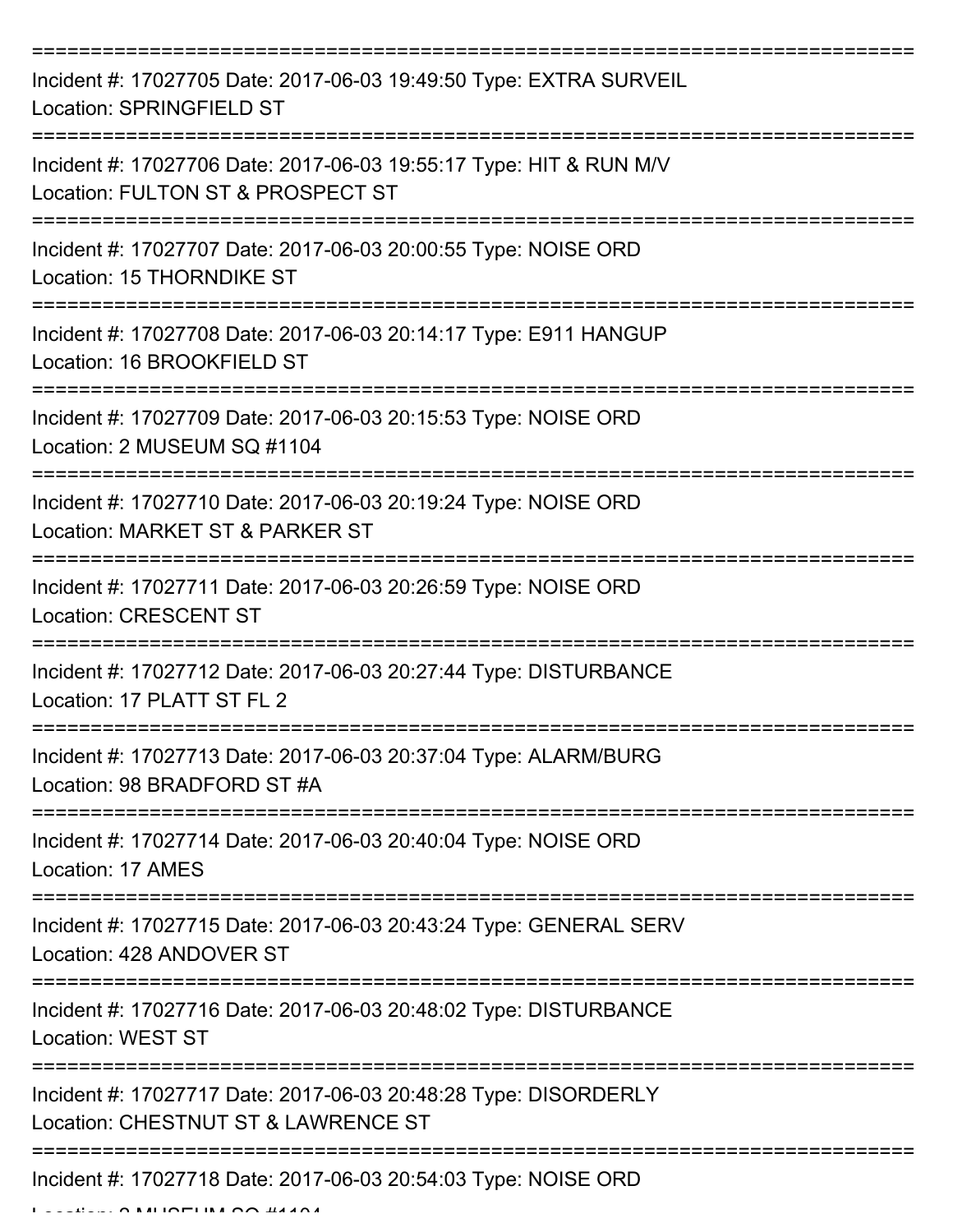| Incident #: 17027719 Date: 2017-06-03 20:55:29 Type: NOISE ORD<br>Location: E HAVERHILL ST & KENDALL ST |
|---------------------------------------------------------------------------------------------------------|
| Incident #: 17027720 Date: 2017-06-03 20:56:20 Type: DISTURBANCE<br>Location: 120 SYLVESTER ST          |
| Incident #: 17027721 Date: 2017-06-03 21:05:19 Type: NOISE ORD<br>Location: 47 FOREST ST                |
| Incident #: 17027722 Date: 2017-06-03 21:06:02 Type: NOISE ORD<br>Location: 9 EASTON ST                 |
| Incident #: 17027723 Date: 2017-06-03 21:09:52 Type: 209A/VIOLATION<br>Location: 6 WOOD WY              |
| Incident #: 17027724 Date: 2017-06-03 21:11:10 Type: NOISE ORD<br>Location: 26 BAILEY ST                |
| Incident #: 17027725 Date: 2017-06-03 21:32:26 Type: MV/BLOCKING<br>Location: 121 BENNINGTON ST         |
| Incident #: 17027726 Date: 2017-06-03 21:48:34 Type: NOISE ORD<br>Location: 49 FOREST ST #REAR          |
| Incident #: 17027727 Date: 2017-06-03 22:03:00 Type: DISORDERLY<br>Location: 42 CANTON ST               |
| Incident #: 17027728 Date: 2017-06-03 22:04:18 Type: NOISE ORD<br>Location: 398 S BROADWAY              |
| Incident #: 17027729 Date: 2017-06-03 22:20:16 Type: M/V STOP<br>Location: BROADWAY & ESSEX ST          |
| Incident #: 17027730 Date: 2017-06-03 22:22:18 Type: M/V STOP<br>Location: HAVERHILL ST & JACKSON ST    |
| Incident #: 17027731 Date: 2017-06-03 22:26:31 Type: NOISE ORD<br>Location: 36 CANTON ST                |
| Incident #: 17027732 Date: 2017-06-03 22:27:22 Type: UNWANTEDGUEST                                      |

Location: DOLLO CENTRO / 105 BROADWAY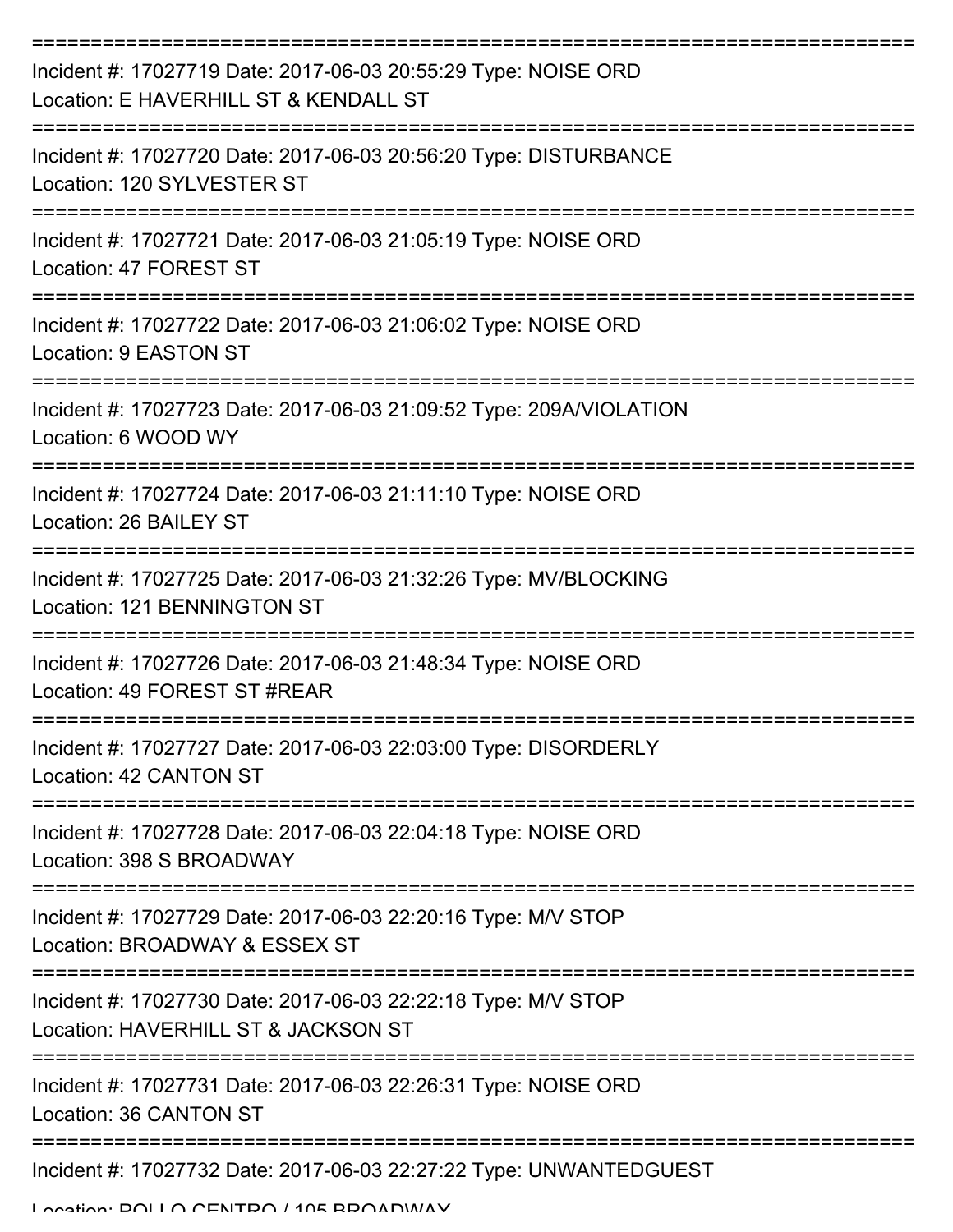| Incident #: 17027733 Date: 2017-06-03 22:30:15 Type: NOISE ORD<br>Location: 130 HIGH ST             |
|-----------------------------------------------------------------------------------------------------|
| Incident #: 17027734 Date: 2017-06-03 22:30:45 Type: M/V STOP<br>Location: 50 BROADWAY              |
| Incident #: 17027735 Date: 2017-06-03 22:47:59 Type: NOISE ORD<br>Location: 310 LOWELL ST           |
| Incident #: 17027738 Date: 2017-06-03 22:56:02 Type: NOISE ORD<br>Location: 4 BENNINGTON ST #88     |
| Incident #: 17027736 Date: 2017-06-03 22:56:45 Type: NOISE ORD<br>Location: 249 FARNHAM ST          |
| Incident #: 17027737 Date: 2017-06-03 22:57:01 Type: M/V STOP<br>Location: ESSEX ST & MILL ST       |
| Incident #: 17027739 Date: 2017-06-03 22:57:30 Type: NOISE ORD<br>Location: 232 BAILEY ST FL 3      |
| Incident #: 17027741 Date: 2017-06-03 23:07:10 Type: NOISE ORD<br>Location: 5 PROVIDENCE ST         |
| Incident #: 17027740 Date: 2017-06-03 23:07:22 Type: NOISE ORD<br>Location: 93 MYRTLE ST            |
| Incident #: 17027742 Date: 2017-06-03 23:18:18 Type: NOISE ORD<br>Location: 74 WOODLAND ST #B       |
| Incident #: 17027743 Date: 2017-06-03 23:26:19 Type: DISTURBANCE<br>Location: 249 FARNHAM ST        |
| Incident #: 17027745 Date: 2017-06-03 23:29:08 Type: NOISE ORD<br>Location: 115 UNION ST            |
| Incident #: 17027744 Date: 2017-06-03 23:29:16 Type: EXTRA SURVEIL<br>Location: 144 WILLOW ST       |
| Incident #: 17027746 Date: 2017-06-03 23:31:48 Type: NOISE ORD<br><b>Location: 82 BENNINGTON ST</b> |